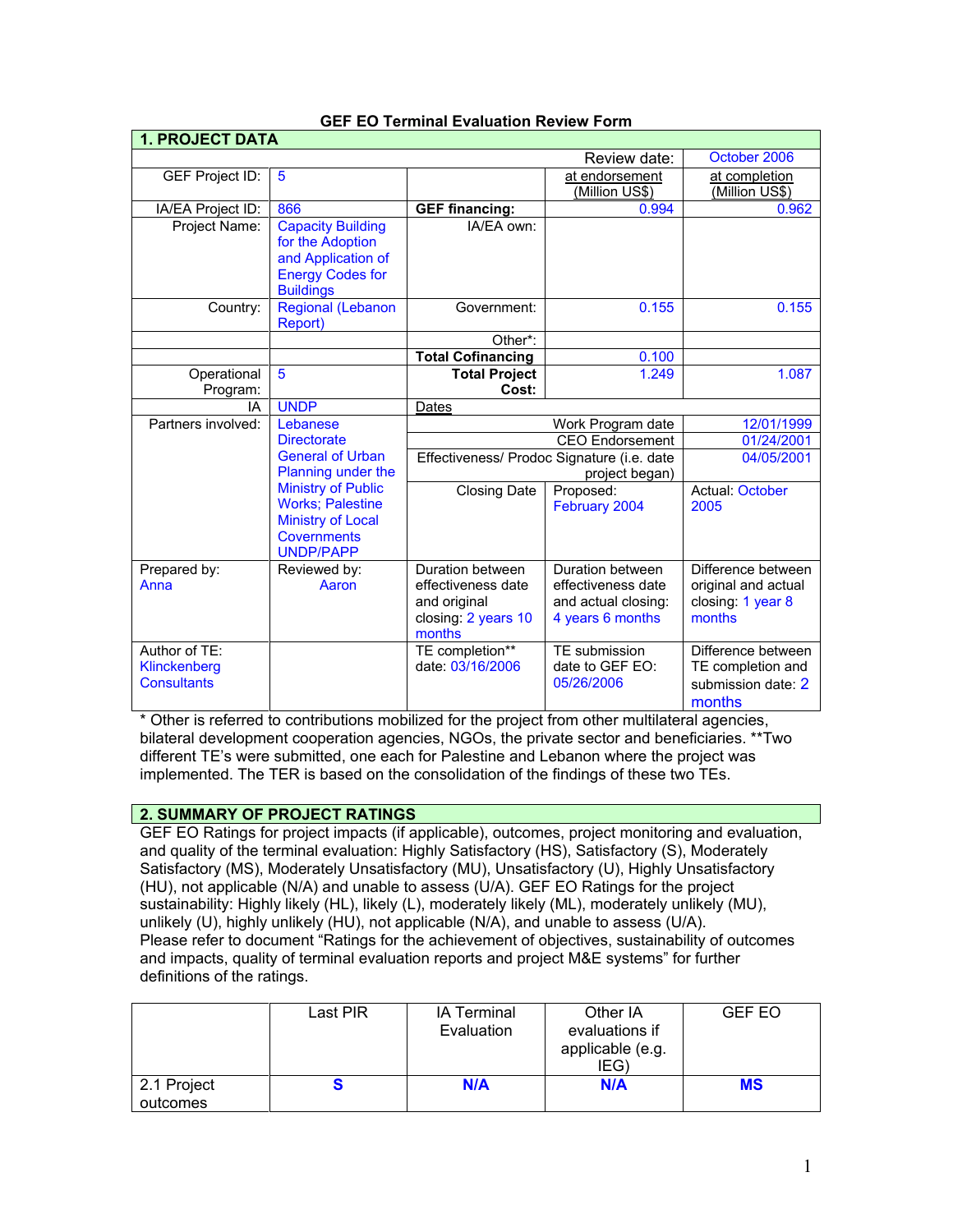| 2.2 Project        | N/A        | N/A | N/A | <b>ML</b> |
|--------------------|------------|-----|-----|-----------|
| sustainability     |            |     |     |           |
| 2.3 Monitoring     | <b>N/A</b> | N/A | N/A |           |
| and evaluation     |            |     |     |           |
| 2.4 Quality of the | N/A        | N/A | N/A | <b>MS</b> |
| evaluation report  |            |     |     |           |

Should this terminal evaluation report be considered a good practice? Why? No. Although each of the two TE reports submitted for Palestine and for Lebanon is satisfactory individually, lack of consolidation of the two reports before submission to the EO is not a good practice. This said, the reports are objective, complete and well balanced.

Is there a follow up issue mentioned in the TE such as corruption, reallocation of GEF funds, etc.? No.

## **3. PROJECT OBJECTIVES, EXPECTED AND ACTUAL OUTCOMES**

## **3.1 Project Objectives**

• **What are the Global Environmental Objectives? Any changes during implementation?**

According to the TE the global environmental objective of the project was to build national capacities of Lebanon and Palestine to:

- 1. Reduce greenhouse gas emissions.
- 2. Establish thermal energy standards for buildings and prepare grounds for future adoption of the standard as an energy code for buildings.
- 3. Initiation of a transformation in the construction industry in Lebanon and Palestine.

There were no changes in the project objectives

• **What are the Development Objectives? Any changes during implementation?**

## *Lebanon*

- 1. Review the "Thermal Building Guidelines" prepared by LIBNOR and conduct an environmental, economic and social assessment of these guidelines.
- 2. Produce the completed and agreed-upon Thermal Building Standard Document.
- 3. Dissemination and Sensitization of policy makers, professionals and general public on the Thermal Building Standards Environmental, economic and social assessments through workshops and publications.
- 4. Capacity building of resources (information dissemination tools) and skilled manpower in thermal building standard adoption methods and designs and in certification and verification process for compliance.

In the original design, according to the TE, the project was expected to require limited technical capacities (in thermal standard development). It was expected that the technical quality of the Thermal Comfort Guidelines would be sufficient, and that a relatively easy translation of the guidelines into a standard would suffice. An assessment, early in the project, learned that this was not the case and additional technical capacities needed to be employed for the development of a climatic zoning and a thermal standard for Lebanon. It was decided to recruit the support of an international consultant for these two outputs.

## *Palestine*

According to the Project Appraisal Document the project development objectives for Palestine were:

- 1: Establishing a Cost-effective Energy Codes for Buildings
- 2: Building local human and resource capacity in energy-saving modalities in the PA
- 3: Wide public adoption of cost-effective energy-saving modalities in buildings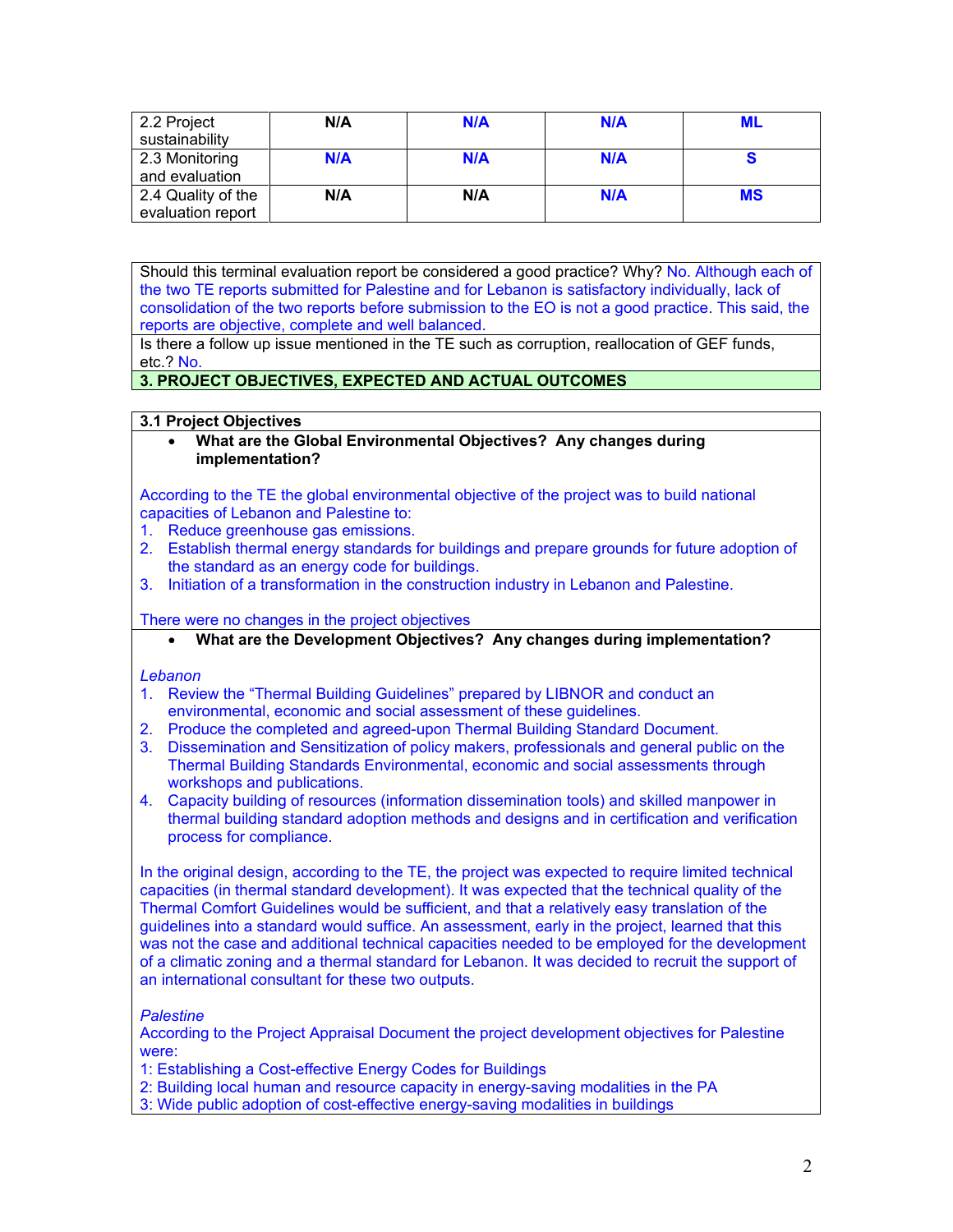## 4: Increase Regional Cooperation

It is not clear whether there were changes in the project development objectives for Palestine changed during implementation of the project as this issue was not covered in the TE for Palestine.

## **3.2 Outcomes and Impacts**

## • **What were the major project outcomes and impacts as described in the TE?**

#### *Lebanon*

According to the TE a Thermal standard has been developed, which is endorsed by the Lebanese Government and the main professional body for voluntary application, and future mandatory adoption. The Thermal standard targets the most significant elements of the building envelope, and was developed in close cooperation with national stakeholders.

Evidence of a transformation in the construction sector can only be expected in coming years. It is common, and accepted practice, that a market transformation takes time, and is initiated by a set of policies and programs. A Thermal standard can be a very important element in such transformation, but is rarely the only component.

Extensive attention was given to the development of capacities for the voluntary adoption of the thermal standard, especially with private sector professionals and in close collaboration with professional bodies and universities. The outputs in this area go well beyond the planned outputs of the project (including a software tool and a – new – design guide), and should be considered a valuable extension of the expected results of the project.

#### *Palestine*

According to the TE an Energy Efficient Building Code has been prepared in the project, including (fairly modest) provisions for heat loss reductions through ceilings, roofs and walls of buildings. The Code was based on a pre-existing Jordanian energy code, which was adapted to the Palestinian climatic conditions. However, the approach did not account for the fact that the Jordanian code was already fairly old and that the Palestinian climate would have required some different analyses. The Code was recently adopted as a by-law, which regulates the adoption as a mandatory standard for new public buildings, and as voluntary for all other buildings. No incentive mechanism has been created to support voluntary adoption; a verification and enforcement mechanism is yet to be prepared for the adoption of the Code.

Extensive attention was given to the development of capacities for the adoption of the thermal standard, especially with private sector professionals and in close collaboration with professional bodies and universities.

Evidence of a transformation in the construction sector can only be expected in coming years. It is common, and accepted practice, that a market transformation takes time, and is initiated by a set of policies and programs. A Thermal standard can be a very important element in such transformation, but is rarely the only component.

# **4. GEF EVALUATION OFFICE ASSESSMENT**

#### **4.1 Outcomes A** Relevance Rating: S

• **In retrospect, were the project's outcomes consistent with the focal areas/operational program strategies? Explain.**

The outcomes are consistent with climate change and the strategies of OP5 to abate GHG emissions by promoting energy efficiency of new buildings. The Thermal standard that has been developed and accepted by the main stakeholders for voluntary adoption and mandatory adoption in 2010 will contribute to reducing CO2 emissions in buildings.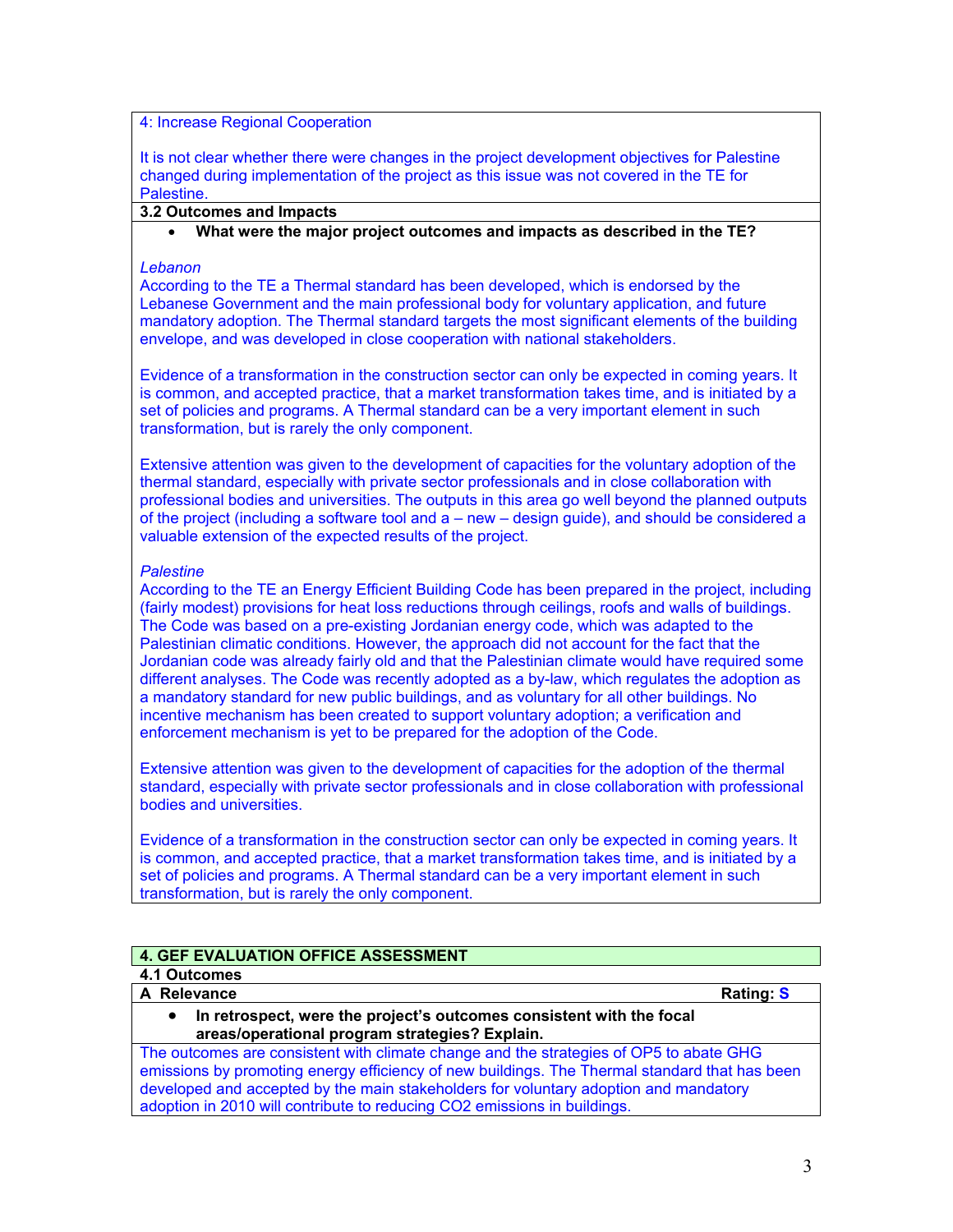### **B Effectiveness Rating: MS**

## • **Are the project outcomes as described in the TE commensurable with the expected outcomes (as described in the project document) and the problems the project was intended to address (i.e. original or modified project objectives)?**

#### *Lebanon*

According to the TE, overall the results of the project are good, given the starting point, the context and the size of the project. The evaluation takes into account that the original purpose of the project was to build national capacities for the adoption and application of thermal standards for buildings, and this has been achieved beyond the required performance level. Professional capacities have been developed and arrangements and tools (additional outputs include a software tool and a new design guide) to continue this capacity building without further support in coming years.

A Thermal standard has been developed, according to the TE, which is endorsed by the Lebanese Government and the main professional body for voluntary application, and future mandatory adoption. During the implementation of the project, the project management, in cooperation with the implementing agency and the UNDP country office, increased the scope of the project to also prepare a detailed technical analysis for the development of this thermal standard. (See Development Objectives changes in section 3.1 and section 4.1.C of this TER for more details.) Although this was a necessary step, the available resources for this addition did not match the approach chosen, and the output of this addition is at best marginally satisfactory. That is, the technical analysis supporting the standard shows some significant errors. The standard can be considered a good first step of the process, but for mandatory adoption, a revision of the technical / economic analysis would be required, according to the TE.

### *Palestine*

Overall, according to the TE, the results of the project are good, given the starting point, the context and the size of the project. The evaluation takes into account that the project was developed in 1999, under a different political and societal scenario, and was implemented during the 2nd intifada. According to the TE that fact accounts for various differences between expected and realized outcomes, although for some objectives, the project document was overly optimistic about the impact that could be achieved with a relatively small project. Although the results are good, they are probably not sufficient for a full adoption of mandatory building energy codes for all buildings in Palestine.

According to the TE an Energy Efficient Building Code has been prepared in the project, including (fairly modest) provisions for heat loss reductions through ceilings, roofs and walls of buildings. (see section 3.2 Outcomes and Impacts above) The TE found the technical quality of the energy code not very good.

The TE notes that, due to the security situation during project implementation, all studies were conducted by national experts, without international support and typically without previous experience in energy code development or building energy efficiency regulation. This is not a desirable situation, as is shown by the analytic quality of the outputs, but it was the only option under the circumstances.

Overall, according to the TE the project has focused a lot of attention on introducing the energy code in the construction sector, and on raising awareness and knowledge of involved professionals. The project has delivered various outputs beyond what was planned (including a software tool and guidelines), that contribute considerably to the building of professional capacities.

The awareness raising campaign according to the TE has probably also had an impact on promoting a wide public adoption of energy efficient modalities, but this impact appears to be small. Stakeholders claim that the general public's demand for energy efficiency measures is non-existent, and the acceptance of measures proposed by designer limited. In this respect, it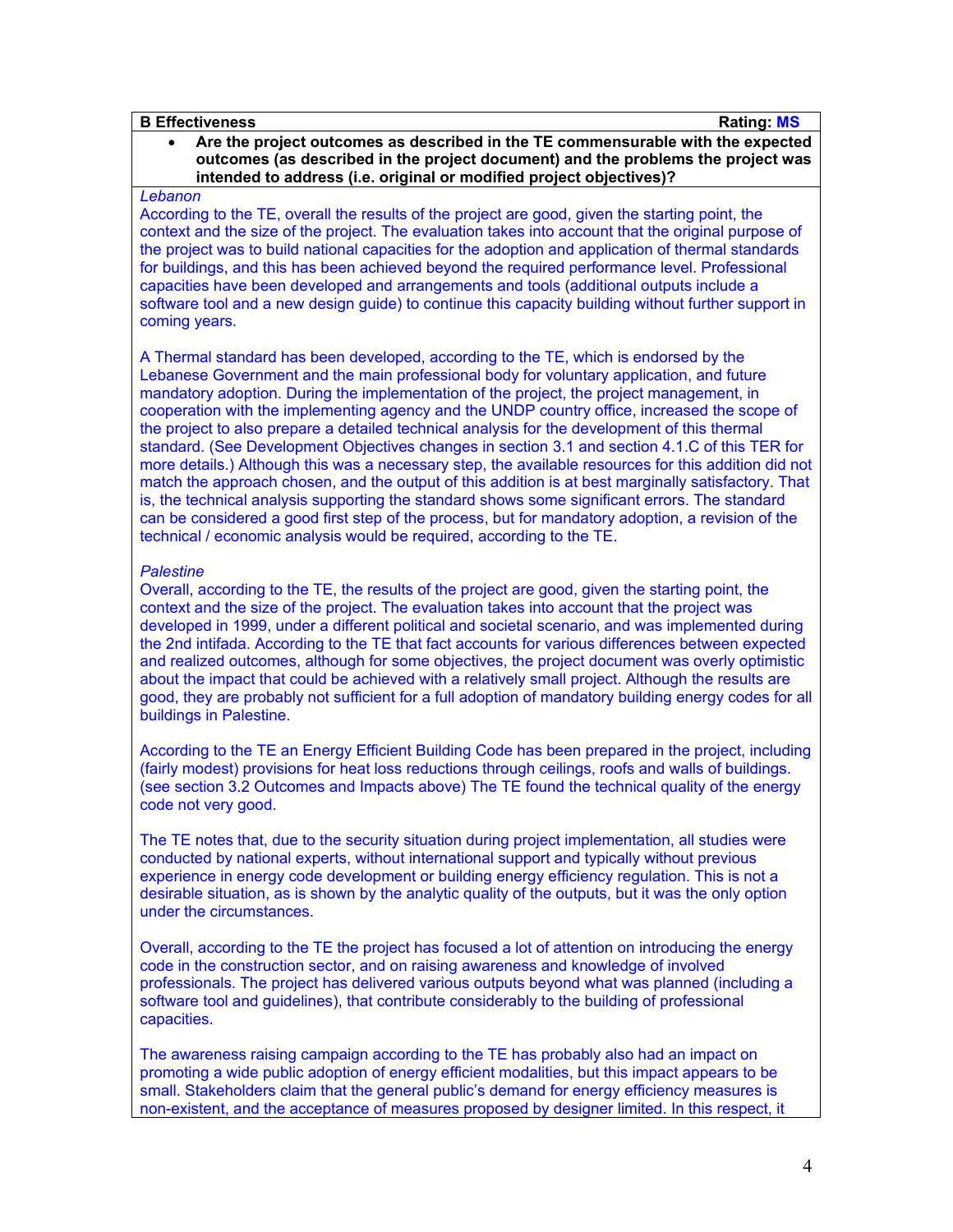should be considered that a small awareness raising campaign, as was planned as part of this project, is unlikely to have much impact on the general public's awareness and understanding of building energy efficiency, and – especially without an incentive mechanism or a legal requirement for compliance with the code – very little impact on the willingness of the public to act on the information provided. The TE says that the objective to create a wide public adoption was probably an over-estimation of what can be achieved by a project of this scope and size, and the conclusion that the impact on this aspect has probably been very small should not be considered a failure of the project.

The TE notes that a market transformation, especially of the construction industry, often takes a lot of time and effort, and the assumption (in the project document) that this project could initiate such transformation by the planned activities is very optimistic. In reality, professional attention for and voluntary adoption of the energy code requirements by a pro-active share of the market would already signify a good impact on the market given the size and duration of the project, and the result achieved should be view in this perspective and that of the unstable situation in Palestine.

### **C Efficiency (cost-effectiveness) Rating: MS**

• **Include an assessment of outcomes and impacts in relation to inputs, costs, and implementation times based on the following questions: Was the project cost – effective? How does the cost-time Vs. outcomes compare to other similar projects? Was the project implementation delayed due to any bureaucratic, administrative or political problems and did that affect cost-effectiveness?**

#### *Lebanon*

According to the TE, overall project outputs exceed the originally expected ones, and the project has kept within the budget. The actual spending on project activities was cost-effective and proportional to the projects objectives with the exception of the additional technical work in preparation of the Thermal standard. Financial management was timely and adequate, and disbursement delays are justified.

During the review of the Thermal Building Guidelines, according to the TE, the project learned that the Guidelines were an insufficient basis for a Thermal standard, and additional work would be needed for the development of such standard. Consequently, the environmental, economic and social aspects of the Guidelines have not been assessed. An assessment of energy and enduser cost aspects of the Thermal standard has been included in the additional technical analysis (energy and economic analysis), but no national energy cost, greenhouse gas emissions, wider economic impact or social impact analyses. The latter two, although planned, would probably have required significantly more effort than was planned for the project, and would probably have been omitted anyway. A sound national energy cost analysis (including the effects on energy subsidy and the national budget), and a greenhouse gas emissions analysis, should have been conducted. It should be noted that the energy and economic analysis had a rather small scope, and includes some errors. For the TE, it is not considered as a sound source of information for the end-user benefits of thermal standard adoption.

## *Palestine*

Project implementation has been challenging, according to the TE, due to a national political context that severely hindered project implementation. The political situation resulted in difficult working conditions for the project team and the executing agency, travel restrictions for project staff, stakeholders and consultants, and at times a loss of political attention for the project. According to the TE project management adapted the project adequately in response to these challenges, and has kept the project continuously on track towards its objectives. These objectives were achieved, after some delays, and with some changed project activities. The project has kept good track of changes in the project environment, outputs and other relevant issues, and activities, budgets and timing have been adapted accordingly.

The TE states that the project was implemented according to plan, although at a slower pace, and solutions were found to counteract the impact of the travel restrictions on the availability of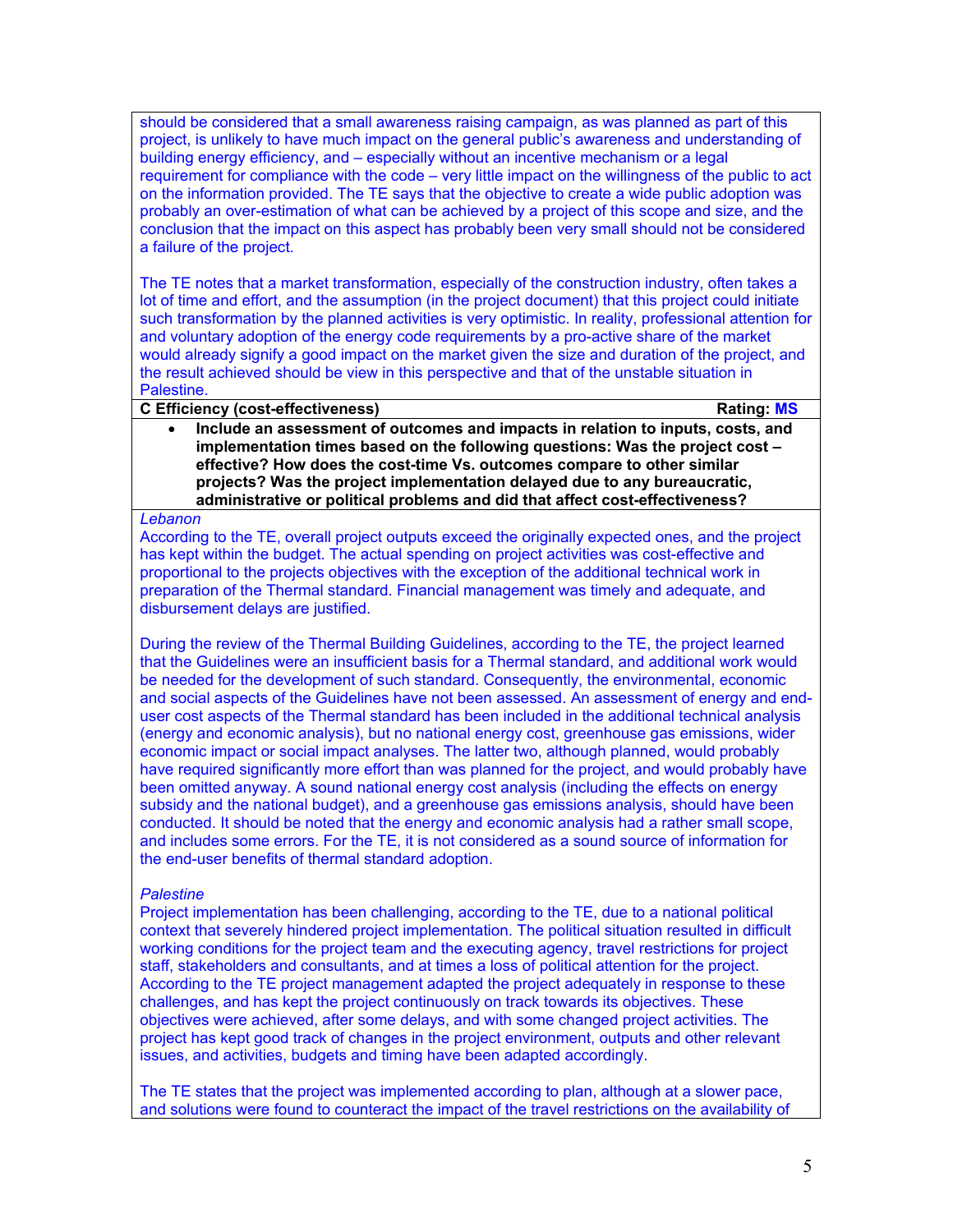stakeholders and consultants. Due to travel restrictions and the security situation, it was impossible to involve an international consultancy in the technical development of the building energy code, as was planned. Instead, the project team, in consultation with UNDP, decided to hire the Jordanian Royal Scientific Society to provide technical assistance for the development of the code.

Spending appears to have been cost-effective according to the TE. Budgets are fair to low in relation to the delivered outputs, and consultants and main contractors have been selected via standard procurement procedures, with cost-competition. Overall, more outputs have been delivered than was originally agreed, within the original budget. Additional outputs not listed in the project document include the Guidelines for Energy Efficiency Building Design and a software tool to calculate the insulation performance of building shell components. A benchmark or a comparison with other, similar projects, however, could not be established, as this project is fairly new to the region and has been subject to several unique circumstances.

#### **D Impacts**

• **Has the project achieved impacts or is it likely that outcomes will lead to the expected impacts?**

#### *Lebanon*

According to the TE it can reasonably be assumed that the developed and adopted Thermal standard will lead to significantly reduced building energy consumption, and reduced national greenhouse gas emissions. Due to a lack of reliable information, no quantification could be established.

The ultimate environmental goal of the project is the reduction of greenhouse gas emission, via the reduction of fuel and electricity demand in buildings. According to the TE the actual impact of the project on national energy demand cannot be identified now, since it will take some years for the Thermal standard to gain full impact on the market, and some more years for sufficient data to become available. Instead, the expected impact of the Thermal standard after completion of the project, and including the impact of national implementation arrangements, should be compared to the project baseline.

The TE states that unfortunately, the available calculations for building energy demand in the base case and the alternative case (part of the energy and economic analysis) contains too much error to provide a reliable overview. The reported impact (in the energy and economic analysis) is based on some (partly unfounded) assumptions about average impacts, but fails to separate the savings on delivered fuel and power (which would be needed for a national energy or CO2-impact analysis). A recalculation of the basic modeling data would be needed to provide a calculation of the national impact, which is outside of the scope of this evaluation.

### *Palestine*

The ultimate environmental goal of the project is the reduction of greenhouse gas emission, via the reduction of energy demand in buildings. According to the TE the actual impact of the project on national energy demand cannot be identified now, since it will take some years for the Thermal standard to gain full impact on the market, and some more years for sufficient data to become available. Instead, the expected impact of the Thermal standard after completion of the project, and including the impact of national implementation arrangements, should be compared to the project baseline.

No calculations have been made to assess the impact of the project's results on future building energy demand. Some initial calculations have been made to show the effects of the building energy code on some cases, but there is no indication of the share of the market that these buildings represent, and the calculations are seriously flawed.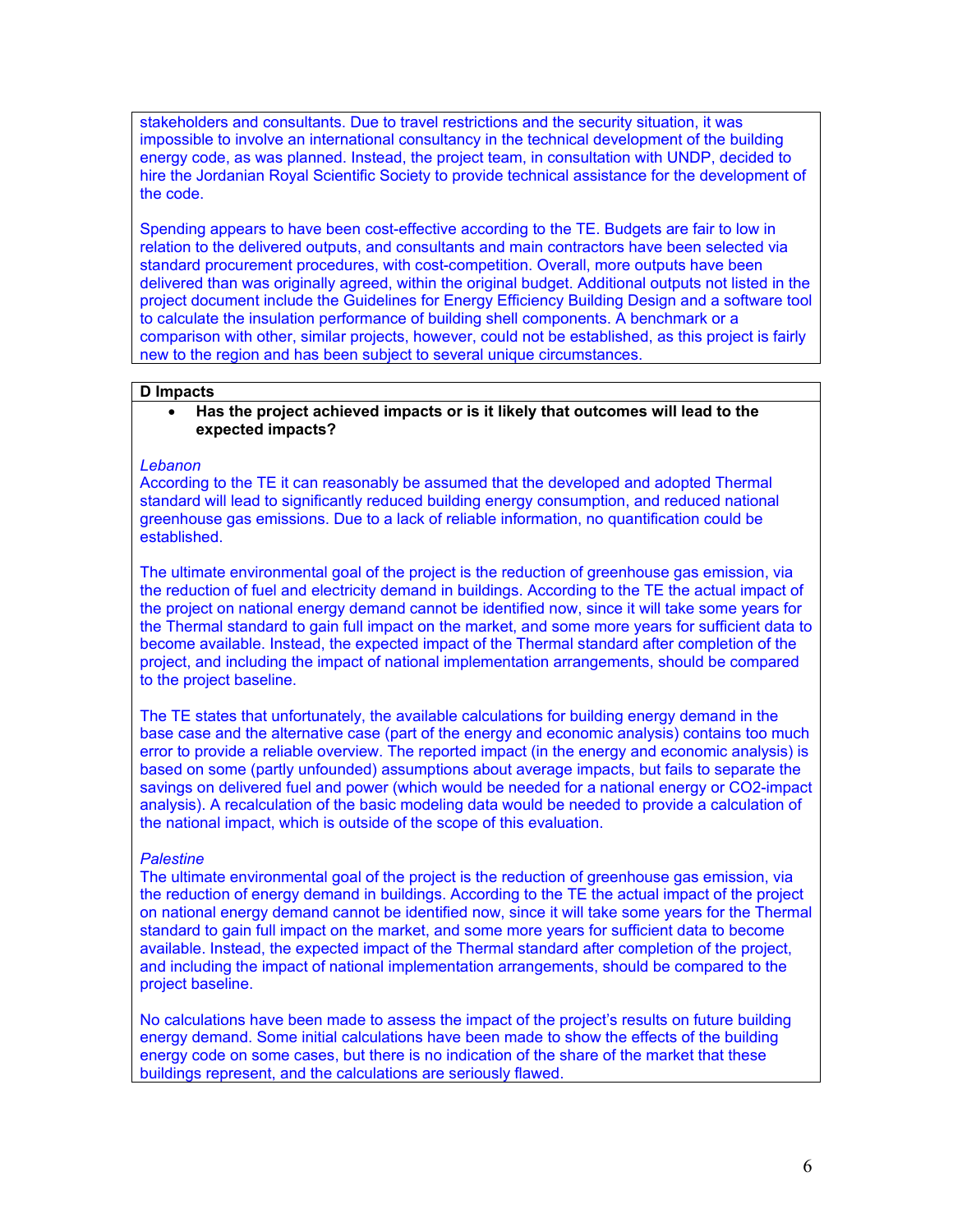**4.2 Likelihood of sustainability.** Using the following sustainability criteria, include an assessment of **risks** to sustainability of project outcomes and impacts based on the information presented in the TE.

| A Financial resources                                                                                                                                                                                    | <b>Rating: ML</b> |
|----------------------------------------------------------------------------------------------------------------------------------------------------------------------------------------------------------|-------------------|
| Lebanon                                                                                                                                                                                                  |                   |
| The project has increased developers' awareness of economic incentives for financing and                                                                                                                 |                   |
| adopting thermal building guidelines according to the TE. Contacts have been established with                                                                                                            |                   |
| the financial (mortgage banks) sector. This sector has been sensitized to the concept of building                                                                                                        |                   |
| energy efficiency, and has opened up to the option of supporting or demanding the energy                                                                                                                 |                   |
| performance of building. The banks did indicate, however, that they would rather consider thermal                                                                                                        |                   |
| performance as part of a wider strategy, covering all building energy efficiency issues, than to                                                                                                         |                   |
| apply separate strategies for each issue.                                                                                                                                                                |                   |
|                                                                                                                                                                                                          |                   |
| Also arrangements have been made with the project Lebanese Centre for Energy Conservation                                                                                                                |                   |
| and Planning, to communicate the benefits of better thermal performance to the public, further the                                                                                                       |                   |
| market introduction of the Thermal standard and investigate options for financial instruments to                                                                                                         |                   |
| support the adoption of the standard.                                                                                                                                                                    |                   |
|                                                                                                                                                                                                          |                   |
| <b>Palestine</b>                                                                                                                                                                                         |                   |
|                                                                                                                                                                                                          |                   |
| The scope of the institutional follow-up to the project is very limited. A sustainability plan lists<br>many useful activities, but of a limited scope and a low level of detail, and the organizational |                   |
|                                                                                                                                                                                                          |                   |
| responsibilities and funding for the planned activities are not yet fully defined.                                                                                                                       |                   |
| Socio political<br>в                                                                                                                                                                                     | <b>Rating: L</b>  |
| Lebanon                                                                                                                                                                                                  |                   |
| The sustainability of the outcomes is very good according to the TE. The project has established                                                                                                         |                   |
| various arrangements with stakeholders to sustain the outcomes, and during the project several                                                                                                           |                   |
| stakeholder have initiated activities that support the impact of the Thermal standard in Lebanon.                                                                                                        |                   |
| In addition a non-financial incentive has been introduced in the new building law (exemption of a                                                                                                        |                   |
| land-use rule for buildings with insulated walls, linked to the thermal standard). This is expected                                                                                                      |                   |
| to provide a strong push for (voluntary) adoption of the Thermal standard.                                                                                                                               |                   |
|                                                                                                                                                                                                          |                   |
| The project output is well established in the Lebanese society according to the TE. It is highly                                                                                                         |                   |
| likely that, after completion of the project, the voluntary adoption of the thermal standard adoption                                                                                                    |                   |
| will continue and the various involved parties will sustain their support for the improvement of the                                                                                                     |                   |
| thermal performance of buildings in Lebanon.                                                                                                                                                             |                   |
|                                                                                                                                                                                                          |                   |
| Various elements are in place to sustain the impact of the Thermal standard development:                                                                                                                 |                   |
| • The Lebanese Government has created a regulatory benefit for the voluntary adoption of the                                                                                                             |                   |
| Thermal standard, in the recently adopted building law.                                                                                                                                                  |                   |
| • The Lebanese Government is creating a verification and enforcement structure for several                                                                                                               |                   |
| building quality issues. Thermal standard compliance could be added to this structure fairly                                                                                                             |                   |
| easily, but arrangements have to be made.                                                                                                                                                                |                   |
| • The Order of Engineers and Architects has taken up the dissemination and endorsement,                                                                                                                  |                   |
| among its members and to society as a whole, of the outputs of the project. This includes that a                                                                                                         |                   |
| section of their website is permanently dedicated to the results of the project.                                                                                                                         |                   |
| • The Order of Engineers and Architects has established an energy efficiency committee, to                                                                                                               |                   |
| further to cause of building energy performance within this professional body and in society.                                                                                                            |                   |
| • The American University of Beirut and the Notre Dame University have both established                                                                                                                  |                   |
| research groups for building energy performance, and include the concepts of the thermal                                                                                                                 |                   |
| standard in their regular education activities.                                                                                                                                                          |                   |
| • The Ministry of the Environment plans to include the Thermal standard adoption in their                                                                                                                |                   |
|                                                                                                                                                                                                          |                   |
| national environmental plan.                                                                                                                                                                             |                   |
| • Various tools are in place to support the adoption of the Thermal standard by professionals.                                                                                                           |                   |
| • The Lebanese Norms Institute (LIBNOR) is processing the Thermal standard via its regular                                                                                                               |                   |
| channels, for adoption as a formal Lebanese standard.                                                                                                                                                    |                   |
| • Arrangements have been made with the project Lebanese Centre for Energy Conservation and                                                                                                               |                   |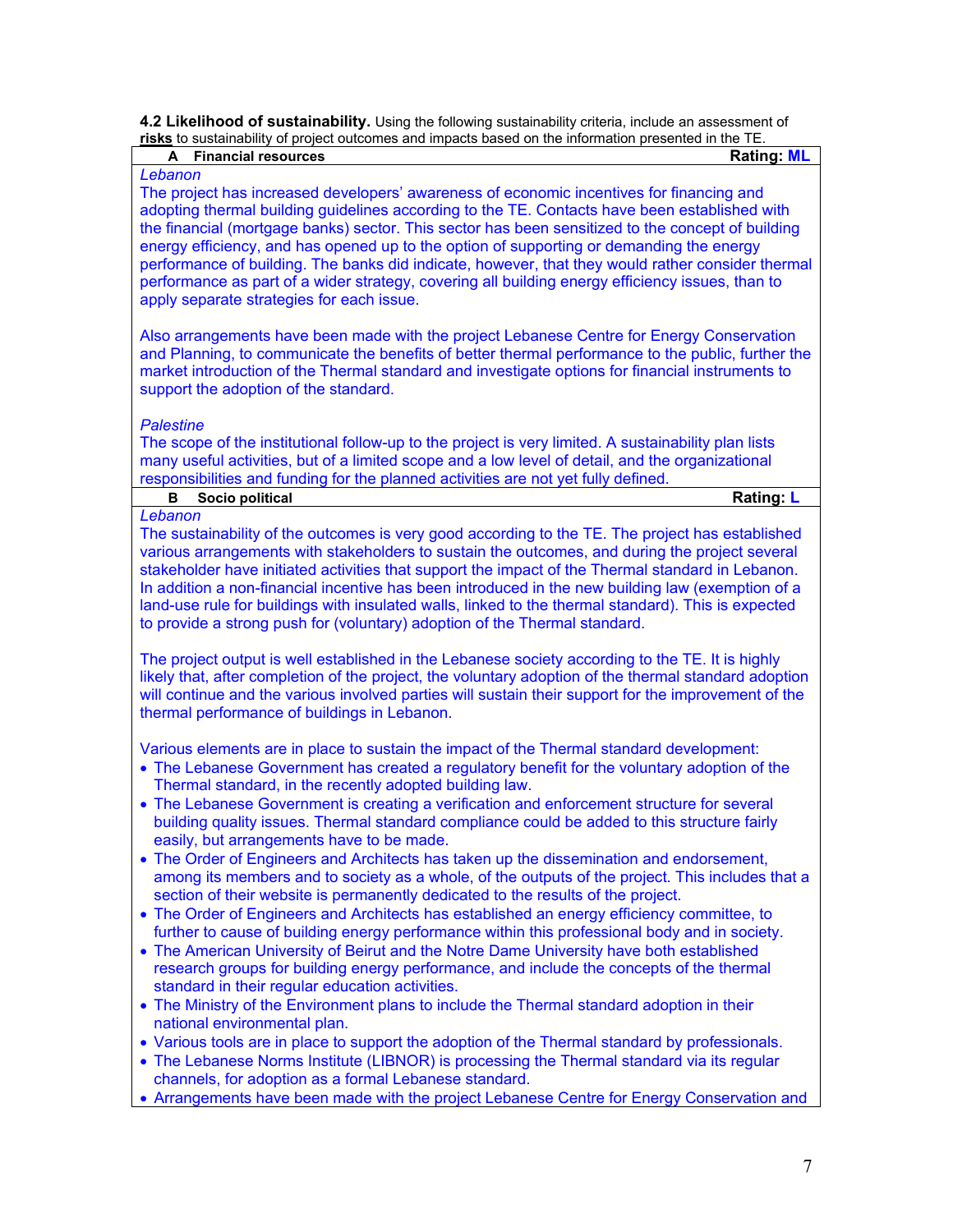Planning, to communicate the benefits of better thermal performance to the public, further the market introduction of the Thermal standard and investigate options for financial instruments to support the adoption of the standard.

## *Palestine*

There are various elements contributing to the sustainability of the project, but there are also some risks. The training of professionals and the inclusion of building energy efficiency in university training programs seem to have a lasting impact, and are likely to contribute to the further evolvement of building energy efficiency in Palestine in coming years. Teaching at universities now includes aspects of building energy consumption and energy code issues, with various courses in the regular program. This is supported by three MoUs, agreed between the Ministry of Local Government and the three universities in Palestine. Various graduation projects deal with energy efficient building designs, or with research about efficient HVAC systems.

|                 | Institutional framework and governance | <b>Rating: ML</b> |
|-----------------|----------------------------------------|-------------------|
| <i>L</i> ahanon |                                        |                   |

## *Lebanon*

So far, according to the TE, the initiations of the legislative procedure for mandatory adoption of the Thermal standard, and the development of a verification & enforcement system for thermal standard compliance have not been established. Both could be arranged fairly easily by the Directorate – General for Urban Planning, but so far this appears not to have been done. Meanwhile, favorable conditions have been created for subsequent uptake by the market sector. This includes the creation of a non-financial incentive in the recently adopted new building law, which includes a preferential treatment of building designs that apply the thermal standard (main technical output of the project).

### *Palestine*

The Palestinian Authority has adopted the Energy Efficient Building Code as a by-law, and has set-up a small building codes unit to follow-up on the Code, specifically to liaise with other Ministries and non-governmental organizations about the implementation of the Code. Further, the unit is to work on the development of new codes in other, related areas. According to the TE the developed energy code has been formally adopted, and as such will have a lasting impact as well. The new building code unit will also continue to contribute to the further impact of the project, after its conclusion.

However, the scope of the institutional follow-up to the project is very limited according to the TE. The adoption of the Code by the Palestinian Authority only covers mandatory adoption for public buildings, but at the moment without a verification and enforcement mechanism, and voluntary adoption for all other buildings, but with an incentive mechanism. The sustainability plan lists many useful activities, which would improve the impact of the project and the continuation of building energy efficiency work after completion of the project. However, given the limited scope and level of detail, and the lack of organizational responsibilities and funding for the planned activities, there is a serious risk that this plan will either be implemented in a very limited way, or not implemented at all. Given this, the sustainability of this project, to create and implement energy codes for (all) buildings, would benefit from further attention.

| <b>Environmental</b> | <b>Rating: ML</b> |
|----------------------|-------------------|
| Lebanon              |                   |

According to the TE it can reasonably be assumed that the developed and adopted Thermal standard will lead to significantly reduced building energy consumption, and reduced national greenhouse gas emissions. But the planned adoption as a mandatory standard may be at risk if the political situation in Lebanon doesn't improve.

### *Palestine*

According to the TE it can reasonably be assumed that the Energy Code will lead to a reduced building energy demand, and lower national greenhouse gas emissions. The Energy Code has been adopted as a by-law however, with no enforcement mechanism at the moment.

Buildings that have adopted the Energy Code may get damaged or destroyed during times of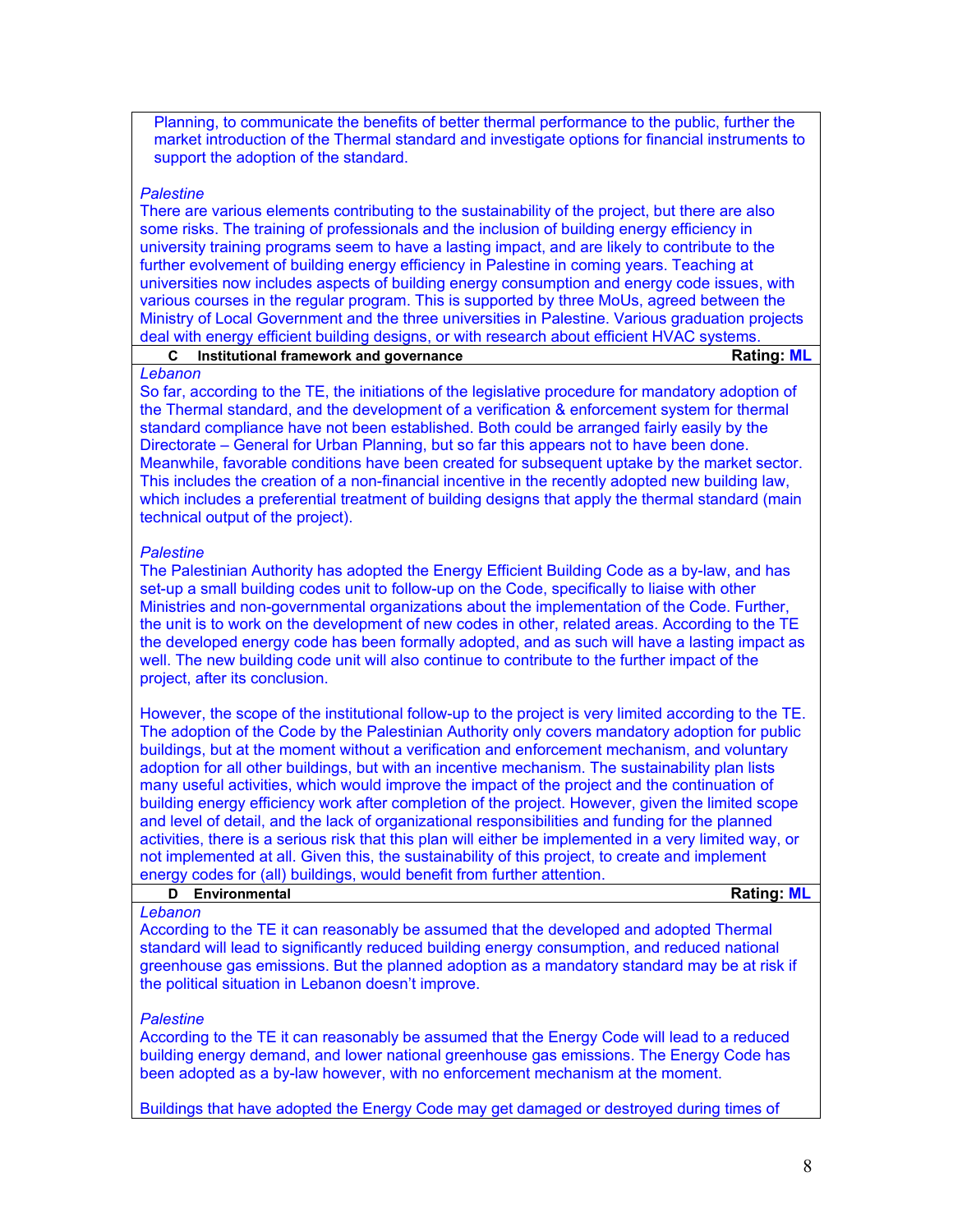armed conflict.

Provide only ratings for the sustainability of outcomes based on the information in the TE:

| A | <b>Financial resources</b>                        | <b>Rating: ML</b> |
|---|---------------------------------------------------|-------------------|
| в | Socio political                                   | <b>Rating: L</b>  |
| C | Institutional framework and governance Rating: ML |                   |
| D | Environmental                                     | <b>Rating: ML</b> |

## **4.3 Catalytic role**

## **1. Production of a public good** –

#### *Lebanon*

Prior to this project, awareness of building energy performance was minimal with the public and politicians, and low even among professionals according to the TE. Now the various stakeholders have been properly sensitized to the concept of a thermal standard, and endorsement has been solicited, and received, from all target groups. The support for the thermal standard process in Lebanon, and the Government and civil society endorsement of it, has been of a very high level. Professional capacities for the adoption of the standard have been built, and this is further supported by various, widely available tools.

## *Palestine*

The project, according to the TE, has resulted in a significant awareness of the involved professionals of energy efficient building design, and a much increased knowledge of appropriate design principles. The project has also provided various institutions with tools to facilitate the implementation of energy efficient building design practice.

## **2. Demonstration** –

### *Lebanon*

There are no demonstration efforts in this project.

### *Palestine*

There are no demonstration efforts in this project. The TE suggests that demonstration projects of buildings that have applied the Energy Code requirements could be useful to disseminate the benefits of the Code to the construction sector.

## **3. Replication** -

### *Lebanon*

During project implementation, according to the TE, experiences and lessons learned have been exchanged with similar ongoing projects in the region (Palestine, Tunisia, Egypt), and with an already completed project (Jordan). This has been beneficial to this project, and probably to the other projects as well.

No formal exchange of experiences is foreseen after this project, although that would certainly be recommended. This project includes some important lessons and can share some very definite good and bad experiences, which are likely to be of great interest to other countries, many of which are developing building energy efficiency regulation, or would benefit from such activity.

### *Palestine*

The project team has established contacts with a sister-project in Lebanon, and has exchanged materials and information. Members of the Lebanese team participated in the several Palestinian meetings, and the Palestinian project team participated in a Lebanese workshop. Further, there have been contacts with related projects in Egypt, Tunisia and Jordan.

## **4. Scaling up** -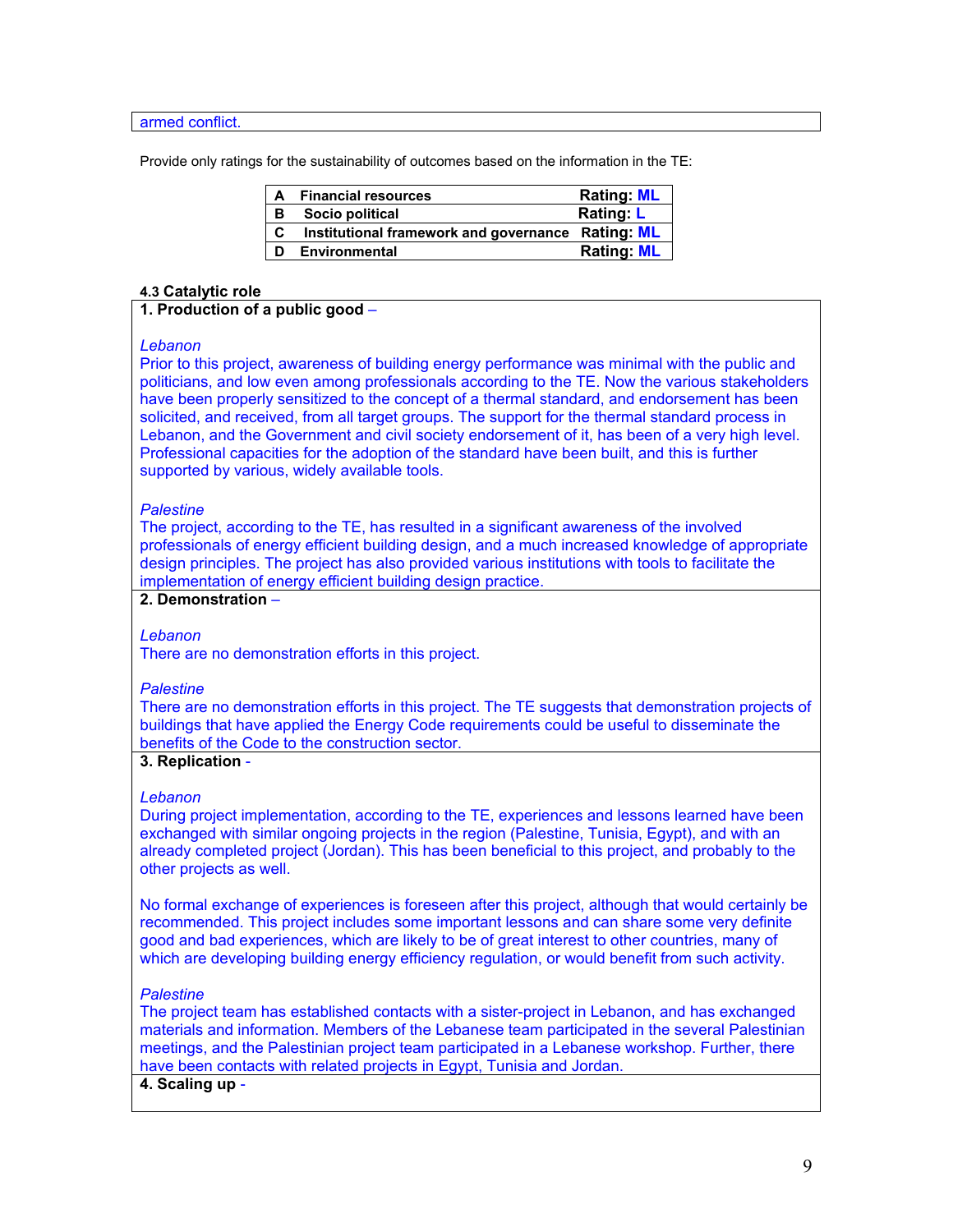## *Lebanon*

According to the TE the Thermal standard has been developed, and has been accepted by the main stakeholders for voluntary adoption now, and mandatory adoption in 2010. Mandatory implementation, however, is not yet arranged. It should be noted that the technical analysis, supporting the standard shows serious flaws which should be corrected and the consequences thereof discussed for the mandatory adoption of the standard.

## *Palestine*

According to the TE, an Energy Efficient Building Code has been prepared in the project, including (fairly modest) provisions for heat loss reductions through ceilings, roofs and walls of buildings. The Code was recently adopted as a by-law, which regulates the adoption as a mandatory standard for new public buildings, and as voluntary for all other buildings.

### **4.4 Assessment of the project's monitoring and evaluation system based on the information in the TE**

**A. In retrospection, was the M&E plan at entry practicable and sufficient? (Sufficient and practical indicators were identified, timely baseline, targets were created, effective use of data collection, analysis systems including studies and reports, and practical organization and logistics in terms of what, who, when for the M&E activities) Rating: S Rating: S Rating: S** 

#### *Lebanon*

The M&E Plan in the project document is brief and outlines the basic UNDP procedures. An M&E annex lists several progress reports and reviews planned during implementation. The logical framework has more detailed information including verifiable indicators and means of verification.

Project progress has been closely monitored, by the project management, and by the UNDP country office. According to the TE there was frequent interaction between project management, the executing agency (DG Urban Planning) and the country office regarding implementation issues, changes in the project environment and the outputs, and required adaptations. The objectives of the project have been the focal point during these interactions, and adaptations to the project activities and budgets have been implemented whenever this was required to meet these objectives.

Several tools were applied to support the progress monitoring, including (brief) three-monthly and (extensive) yearly progress reports, summary presentations to the yearly tripartite meetings and presentations to and discussions with the (government / civil society) steering group. The required adaptations to the project design, following this monitoring, have been taken swiftly and correctly. This has provided for a more than adequate oversight (by UNDP, the executing agency and the stakeholders) of the progress of the project.

A formal comparison of the progress achieved against the (originally documented and revised) objectives and performance indicators was included in the yearly progress reports, and was mainly used to document progress (thus: primarily as process monitoring). In general, it would be advisable to regularly perform a full review of the (content of the) results achieved against the logical framework and the content objectives too, to bring all parties on the same level as well as to create a regular (e.g., yearly) moment of reflection on priorities and the assignment of capacities.

## *Palestine*

The M&E Plan in the project document is very brief and only outlines the roles of agencies involved in the project. An M&E annex lists several progress reports and reviews planned during implementation. Both a mid-term and a final (external) evaluation is included in the project design. The logical framework has more detailed information including verifiable indicators and means of verification.

According to the TE project progress has been closely monitored, by the project management,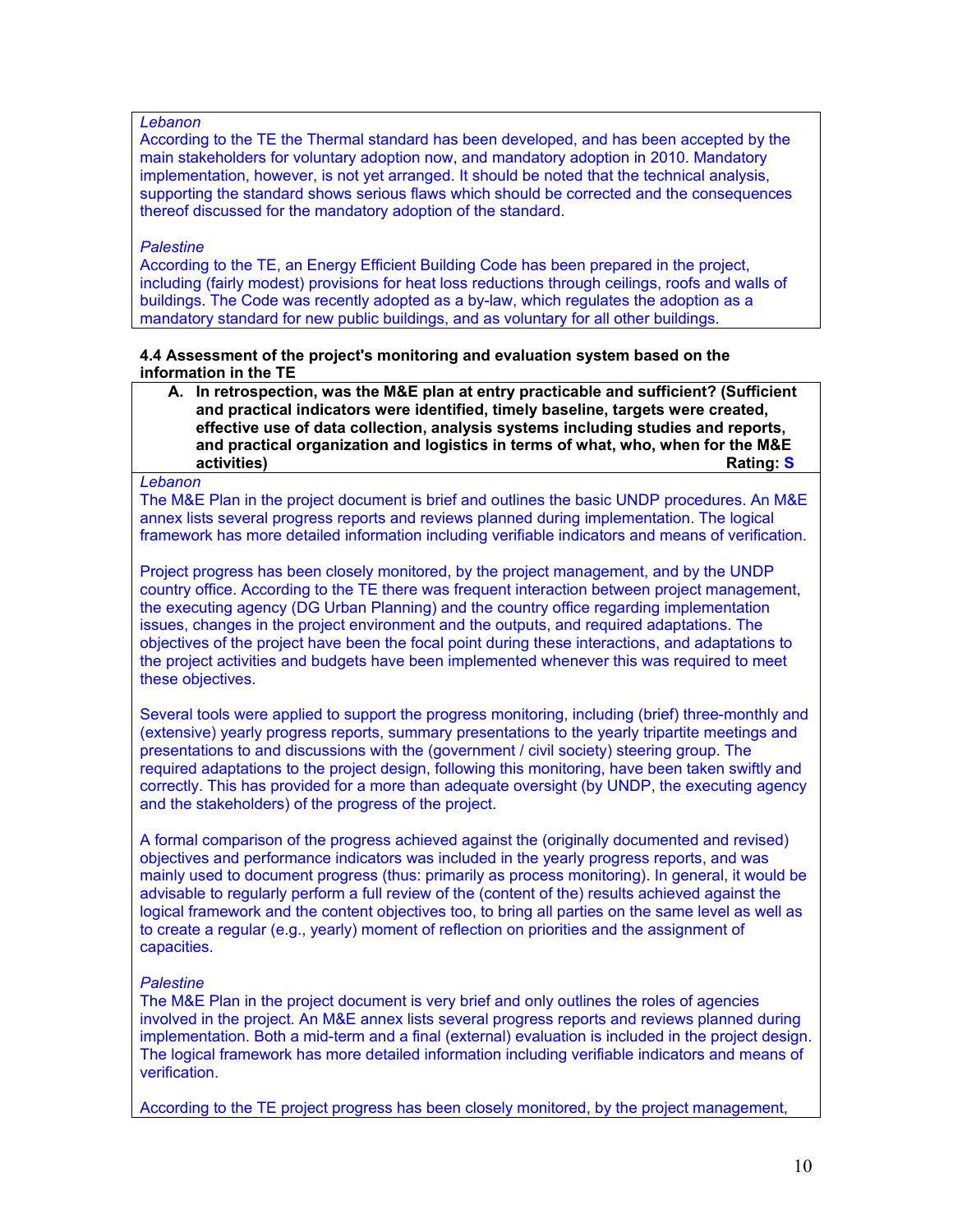and by the UNDP office. There has been a frequent interaction between project management, the executing agency and the country office regarding implementation issues, changes in the project environment and the outputs, and required adaptations. The objectives of the project have been the focal point during these interactions, and adaptations to the project activities and budgets have been implemented whenever this was required to meet these objectives.

According to the TE several tools were applied to support the progress monitoring, including yearly Project Implementation Reports (PIRs), summary presentations to the tripartite meetings and presentations to and discussions with the Steering Committee and National Code Committee. The required adaptations to the project design, following this monitoring, have been taken swiftly and correctly.

**B. Did the project M&E system operate throughout the project? How was M&E information used during the project? Did it allow for tracking of progress towards projects objectives? Did the project provide proper training for parties responsible for M&E activities to ensure data will continue to be collected and used after project closure? Rating: S**

### *Lebanon*

According to the TE a logical framework was developed during project design, but not used during project implementation. In fact, when revising the project (in response to changing conditions and monitoring of project progress), the logical framework was not updated, although the revision was significant and an update would have been advisable. This seriously limited the usefulness of the framework for further monitoring or management purposes.

The choice not to prepare an updated logical framework (or project document), however, implied that the project has been missing a formal, integrated framework against which to track progress, as well as an integrated tool to communicate the goals of the project with stakeholders. This is unfortunate, and could easily have led to a loss of focus in the project. The fact that it didn't (instead, the project has shown a good focus on the goals to be achieved and inclusion of stakeholders in all stages of the project), should be attributed to the quality of the project management (including country office oversight) and not to the wisdom of this choice.

Nevertheless, the project management, in good cooperation with the UNDP country office, has applied good adaptive management, monitoring progress and the conditions in which the project operated, and soliciting and assessing stakeholder feedback. This was followed up by regular reviews of the project design, and adaptations of activities and budgets to reflect changes.

### *Palestine*

According to the TE progress was tracked, via the PIRs, against the Logical Framework, indicating the level of performance achieved so far and – if appropriate – the actions to be taken to stay on route towards the projects objectives. Difficulties encountered, these were recorded in these yearly reports as well.

During project implementation, two tri-partite review meetings have taken place, in 2002 and 2004 according to the TE. Yearly meetings were planned, but couldn't be conducted due to the unstable political situation in the Palestinian Territories. These meetings served to present and discuss the results achieved so far, to agree on actions to be taken to help the project move forward and to agree on extensions of the project.

The TE states that given the relatively small scope and duration of the project, one external evaluation might have sufficed as well. Due to the security situation, no mid-term evaluation could be performed at the appropriate time, for this project or any other UNDP/GEF project in the Palestinian Territories. Instead, a review of the whole portfolio was made by the GEF Secretariat.

## **C. Was M&E sufficiently budgeted and was it properly funded during implementation? Rating: S** Rating: S Rating: S Rating: S Rating: S Rating: S Rating: S Rating: S Rating: S Rating: S Rating: S Rating: S Rating: S  $\sim$

*Lebanon* The budget in the project document has \$13,700 for M&E out of a total of \$494,000 GEF funding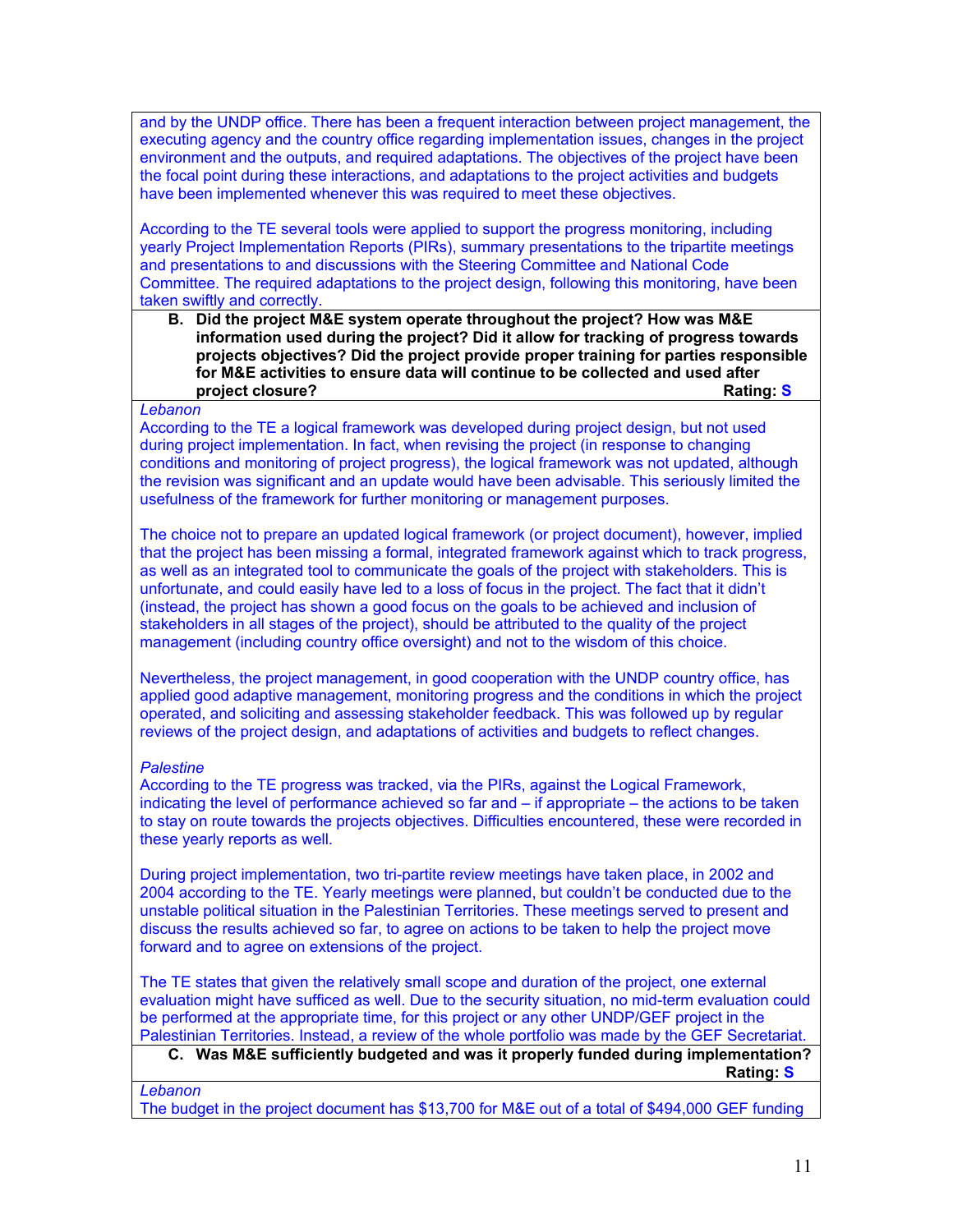(2.8%). The TE does not mention M&E in its assessment of project costs.

#### *Palestine*

The budget has \$15,000 for M&E out of a total of \$500,000 GEF funding (3%). Actual expenditure at the time of the TE not including the payment for the TE was \$17,062 for M&E out of a total of \$491,107 (3.5%).

## **Can the project M&E system be considered a good practice?**

The M&E system, both for Lebanon and Palestine components, could be considered a good practice. Its detailing of the indicators for tracking performance could be used by others as an example.

## **4.5 Lessons**

Project lessons as described in the TE

## **What lessons mentioned in the TE that can be considered a good practice or approaches to avoid and could have application for other GEF projects?**

#### *Lebanon*

The first lesson is in the excellent, intensive involvement of stakeholders throughout the project. Elements of this involvement are a project steering group included all stakeholder groups, and was involved in all decision during the project; the involvement of key national stakeholders in the development of project outputs; and supporting stakeholders to develop their own links and usages of the project outputs. These elements, and the open and informative management and communication style of the project management, explain the success of the stakeholder involvement.

Secondly, the project was led by two project champions. The Order of Engineers and Architects, a professional body, was an institutional stakeholder, and the project manager has provided personal leadership well beyond her professional duties. Establishing such project champions is crucial for the success of a project.

The third lesson is that reality checking and technical backstopping on all project outputs is essential. In this project, universities and professional bodies have been very active in providing expert feedback on the reality of project outputs, which has greatly contributed to the quality of the project outputs. The lesson is also that for specific issues, independent (international) advice would be beneficial to improve the overall approach of technical work.

A last lesson is that an in-depth assessment of national regulatory infrastructure is needed, for the development of new regulatory policies. These policies rely on other regulatory and institutional aspects, and essential issues are easily overlooked during project design. A detailed analysis could reduce this risk, and allow a better inclusion of wider ranging regulatory and institutional aspects.

### *Palestine*

A first lesson is in the good, intensive involvement of stakeholders throughout the project. Elements of this involvement are a national code committee included all stakeholder groups that was involved in all decisions during the project; the involvement of key national stakeholders in the development of project outputs; and supporting that stakeholders develop their own links and usages of the project outputs. These elements, and the open and informative management and communication style of the project management, explain the success of the stakeholder involvement.

Secondly, a project approach should be in line with the capacities of the country. Building energy code development can be very complex work, requiring experience with regulatory policy and with building energy efficiency. Experts in these fields were scarce in Palestine, making a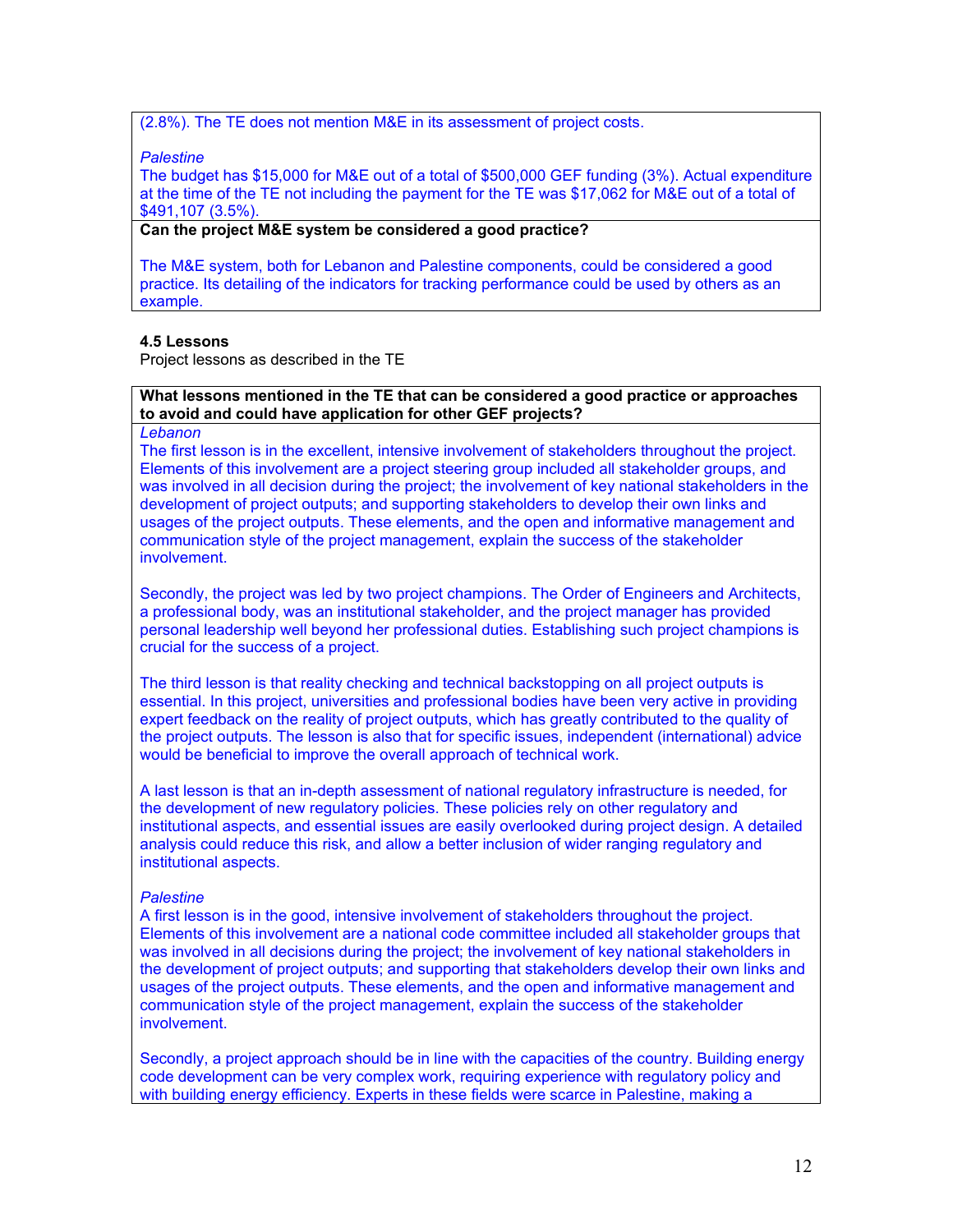complex building energy code development difficult. The project management chose to scale down the complexity of the work, to make the project manageable. An alternative might have been to first improve the national capacities, and use these for a development process with a better reflection of the national conditions and a better analysis.

A last lesson is that a better, in-depth assessment of the national regulatory infrastructure is needed, for the development of new regulatory policies. These policies rely on other regulatory and institutional aspects, and essential issues are easily overlooked during project design. A detailed analysis could reduce this risk, and allow a better inclusion of wider ranging regulatory and institutional aspects.

**4.6 Quality of the evaluation report** Provide a number rating 1-6 to each criteria based on: Highly Satisfactory = 6, Satisfactory = 5, Moderately Satisfactory = 4, Moderately Unsatisfactory = 3, Unsatisfactory = 2, and Highly Unsatisfactory = 1. Please refer to the "Criteria for the assessment of the quality of terminal evaluation reports" in the document "Ratings for the achievement of objectives, sustainability of outcomes and impacts, quality of terminal evaluation reports and project M&E systems" for further definitions of the ratings.

**4.6.1 Comments on the summary of project ratings and terminal evaluation findings** In some cases the GEF Evaluation Office may have independent information collected for example, through a field visit or independent evaluators working for the Office. If additional relevant independent information has been collected that affect the ratings of this project, included in this section. This can include information that may affect the assessment and ratings of sustainability, outcomes, project M&E systems, etc. None.

|     | 4.6.2 Quality of terminal evaluation report                                                                                                                                                                                                                                                                                                                                                                                                               | <b>Ratings</b> |
|-----|-----------------------------------------------------------------------------------------------------------------------------------------------------------------------------------------------------------------------------------------------------------------------------------------------------------------------------------------------------------------------------------------------------------------------------------------------------------|----------------|
|     | A. Does the report contain an assessment of relevant outcomes and<br>impacts of the project and the achievement of the objectives? The TE<br>report on Lebanon component does not present the "significant" project<br>revision in a clear way. The Palestine component is, however, excellent on<br>this dimension.                                                                                                                                      | s              |
|     | B. Is the report internally consistent, is the evidence<br>complete/convincing and are the IA ratings substantiated? The TE<br>report on Lebanon component is satisfactory on this dimension; the TE<br>report on the Palestine component, however, has some minor<br>inconsistencies.                                                                                                                                                                    | <b>MS</b>      |
|     | C. Does the report properly assess project sustainability and /or a project<br>exit strategy? Yes, project's sustainability dimensions have been assessed<br>properly. However, no explicit rating has been given.                                                                                                                                                                                                                                        | <b>MS</b>      |
|     | D. Are the lessons learned supported by the evidence presented and are<br>they comprehensive? Yes, but they are too general.                                                                                                                                                                                                                                                                                                                              | <b>MS</b>      |
| Е., | Does the report include the actual project costs (total and per activity)<br>and actual co-financing used? The TE assesses financial planning by<br>objective in great detail. The analysis is somewhat limited by because<br>project costs per objective have not been specified in the project document,<br>making a detailed comparison of actual versus planned spending per<br>objective impossible. The TE does not however, assesses costs of M&E. | S              |
| F.  | Does the report present an assessment of project M&E systems? The<br>TE is missing an assessment of the costs of M&E.                                                                                                                                                                                                                                                                                                                                     | <b>MS</b>      |

| 4.7 Is a technical assessment of the project impacts    | Yes X | No: |
|---------------------------------------------------------|-------|-----|
| described in the TE recommended? Please place an "X" in |       |     |
| the appropriate box and explain below.                  |       |     |